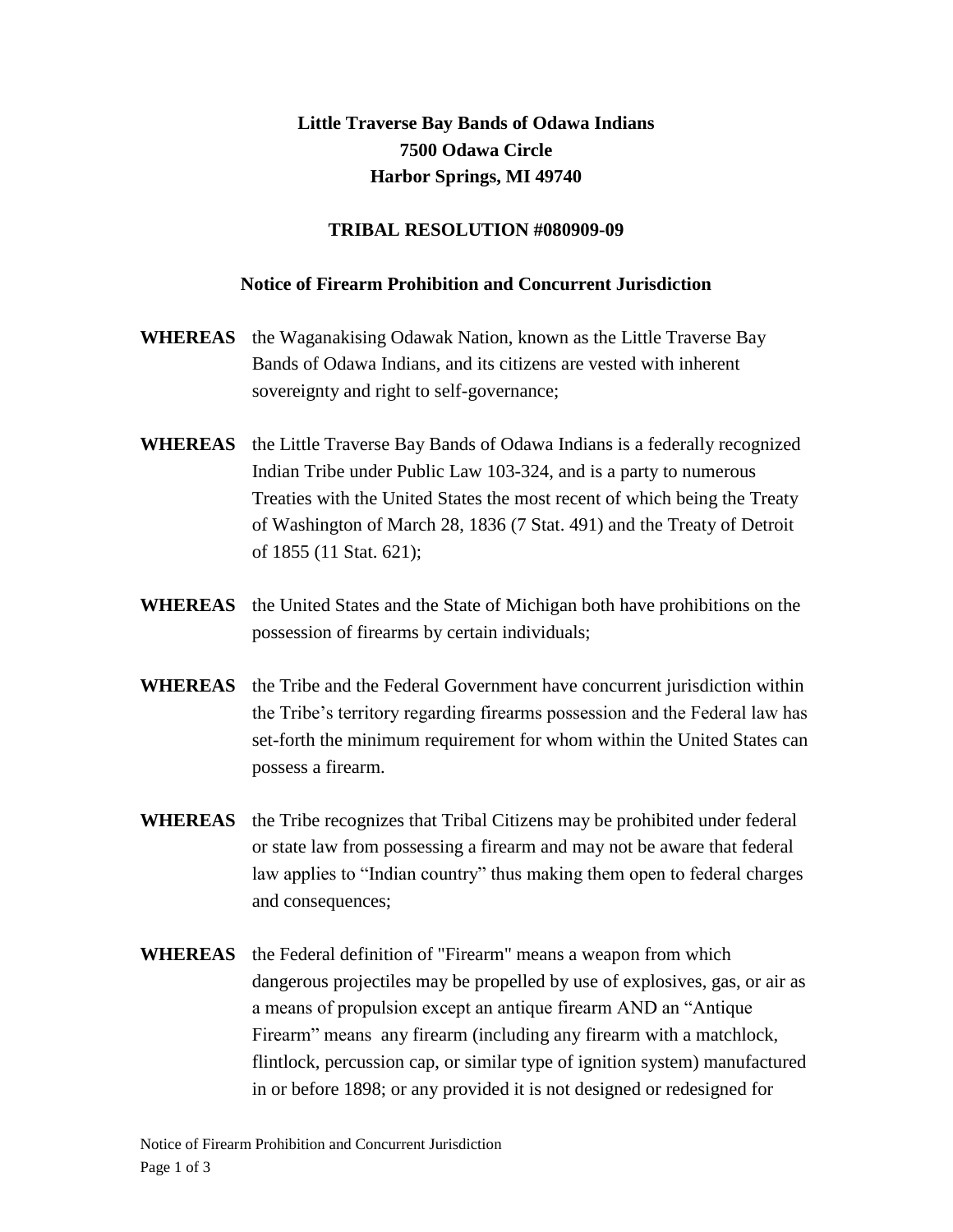using rimfire or conventional centerfire fixed ammunition, or uses rimfire or conventional centerfire fixed ammunition which is no longer manufactured in the United States and which is not readily available in the ordinary channels of commercial trade; or any muzzle loading rifle, muzzle loading shotgun, or muzzle loading pistol, which is designed to use black powder, or a black powder substitute, and which cannot use fixed ammunition.

WHEREAS Tribal Citizens, exercising their Treaty Rights with a Tribal Hunting License, may be prohibited from possessing a firearm under federal law.

**THEREFORE, BE IT RESOLVED,** that Little Traverse Bay Bands of Odawa Indians Tribal Council requires the Natural Resources Department to place the following language conspicuously on the application for *On/Off Reservation LTBB Hunting/Fishing License:* 

*"***If you are prohibited from owning, possessing or using a firearm under State or Federal Law this license does not protect you from prosecution under State or Federal**  Law<sup>"</sup>